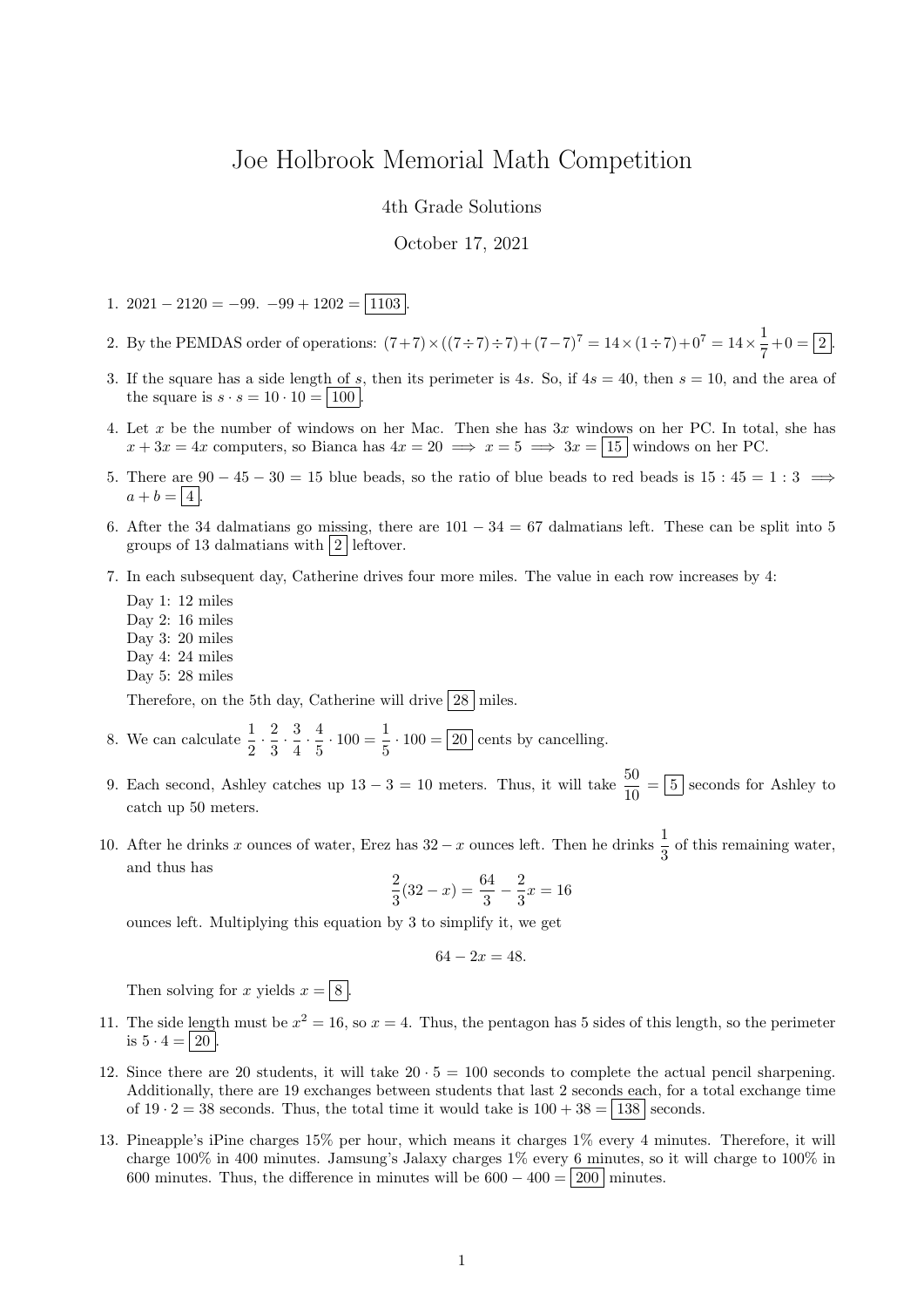- 14. We can add probabilities to find the probability that Yul arrives by a certain time. There is a 20% chance she arrives by 5pm, a  $20 + 20 = 40\%$  chance she arrives by 5:10pm, and  $40 + 30 = 70\%$  chance she arrives by 5:20pm. Thus, Alicia should arrive at 5:20pm, which is  $|20|$  minutes late.
- 15. In essence, we are trying to find the diameter of the circular park, as they are walking the path created from the opposite ends of the circle. Because both friends walked  $18\pi$  miles, they walked  $36\pi$  miles in total, implying that the circumference of the circle is  $36\pi$ . The circumference of a circle is equal to its diameter times  $\pi$ , so the diameter is is 36.
- 16. Tommy makes 3 shots out of 12, so his success rate is  $\frac{3}{12} = 25\%$ . Tommy has a success rate that is triple of Tommy's, so he succeeds 75% of the time. This means he makes  $16 \cdot \frac{3}{4}$  $\frac{6}{4} = \boxed{12}$  shots.

17. First, we consider performances that are hilarious. This implies every judge rated the performance either a 7, 8, 9, or 10. There are three judges, so the lower bound for a hilarious performance is a total score of  $7 \cdot 3 = 21$ , whereas the upper bound is  $10 \cdot 3 = 30$ . There are  $30 - 21 + 1 = 10$  possible scores for hilarious performances.

For a performance to be embarrassing, each judge must have rated it either a 1, 2, or 3. The lower bound here is a total score of  $1 \cdot 3 = 3$ , whereas the upper bound is  $3 \cdot 3 = 9$ . There are  $9 - 3 + 1 = 7$  possible scores for embarrassing performances.

(Note that all the scores in the ranges are attainable because the total score increases by 1 each time a judge increases his or her score by 1.)

In total, there are  $10 + 7 = 17$  possible scores for performances that are either hilarious or embarrassing.

- 18. If the answer is a one-digit number, then the answer would be  $1 + 11 = 12$ , which is not a one-digit number. If the answer is a two-digit number, the answer would be  $2+11=13$ , which is indeed a two-digit number. Thus, the answer is  $\boxed{13}$
- 19. The total area of the cookie is  $\pi \cdot 10^2 = 100\pi$ . Since a quarter of the area is covered by chocolate chips, the total area of the chips must be  $25\pi$ . The area of each chip is  $\pi/cdot1^2 = \pi$ , so there are  $\boxed{25}$  chips on the cookie.
- 20. We start by finding L. Lili's list is  $6, 12, \ldots, 96$  which can be rewritten as  $1 \cdot 6, 2 \cdot 6, \ldots 16 \cdot 6$ . Clearly,  $L = 16$ . Zoey's list is  $1, 5, \ldots, 97$  which can be rewritten as  $0 \cdot 4 + 1, 1 \cdot 4 + 1, \ldots, 24 \cdot 4 + 1$ . Clearly  $Z = 25$ . Hence our answer is  $16 - 25 = -9$ .
- 21. Let  $AE = x$ . EB therefore equals  $5 x$ . The area of  $\triangle AED = \frac{1}{2}$  $rac{1}{2} \cdot 3x = \frac{3x}{2}$  $\frac{\pi}{2}$ . The area of  $\triangle BEC =$ 1  $\frac{1}{2} \cdot 3 \cdot (5 - x) = \frac{15 - 3x}{2}$ . The sum of these areas is equal to  $\frac{15}{2}$ , and since the area of rectangle *ABCD* is 15, the area of  $\triangle DEC$  is  $15 - \frac{15}{9}$  $\frac{15}{2} = \frac{15}{2}$  $\frac{20}{2}$ , so our final answer is  $15 + 2 = 17$ .
- 22. Note that the prime factorization of  $25$  is  $5 \cdot 5$ , so the only integers that divide it evenly are 1, 5, -1, and -5. Indeed,  $1 \times 5 \times -1 \times -5 = 25$ , and  $1^2 + 5^2 + (-1)^2 + (-5)^2 = 1 + 25 + 1 + 25 = 52$ .
- 23. We can simply test the first few primes. We can see that 2, 3, and 5 don't work, whereas  $\boxed{7}$  does (6 and 8 both have 4 divisors).
- 24. Since the area of one lilypad is  $\pi$  square feet, the total area that the lilypads cover is  $108\pi$  square feet. Thus, because Kelvin the Frog's home has total area of 6·8 square yards, or 48·9 square feet, the uncovered area is  $432 - 108\pi$  square feet. So, the answer is  $432 + 108 = |540|$
- 25. The only positive integers that have an odd number of divisors are perfect squares. Since Rosie's favorite number is less than 100, this gives us 9 possible numbers:  $1, 4, 9, 16, 25, 36, 49, 64, 81$ . We see that  $25$ must be Rosie's favorite number because it is the only number in this set that has a units digit of 5. All the other numbers do not have a unique units digit, so Jennie would not have been able to figure out Rosie's favorite number.
- 26. To make the numbers cleaner, let the potato farm have an area of 3400. A clone of Jaiden can harvest 2 units per day while a clone of Lance can harvest 1 unit per day so we get the equation  $2x + y = 3400$  for  $x, y, \geq 0$ . This has 1701 solutions, since x can take any integer value from 0 to 1700.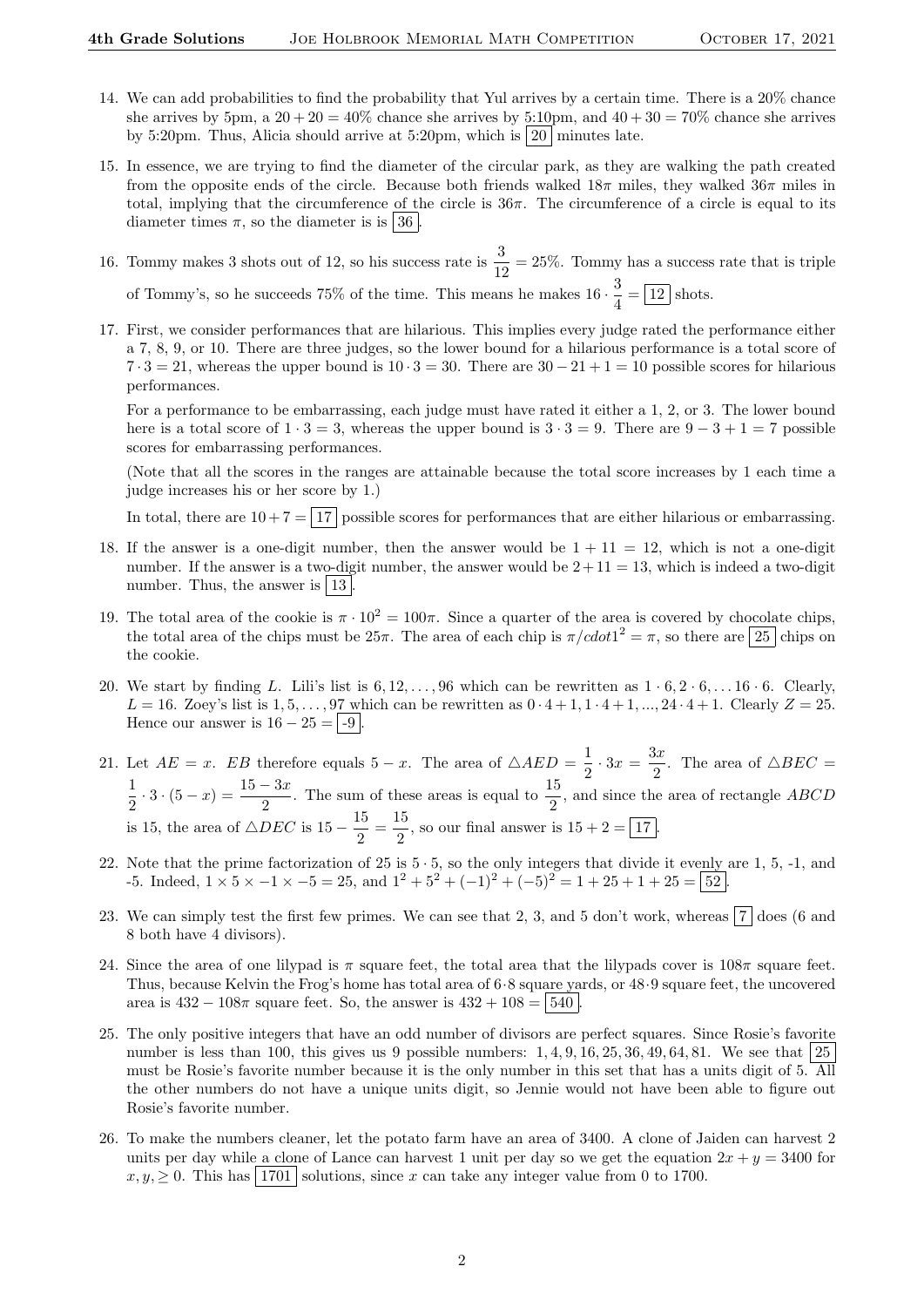- 27. Since Cookie Monster's cookie costs 67 cents, we know he must use the 2 pennies to pay. Also, because we have the condition that he must pay using at least 3 dimes, we can subtract that out so that we do not have any more restrictions left. Now, we need to find the number of ways to pay for 35 cents using at max 3 pennies, 5 nickels, 2 dimes, and 5 quarters. This can be done with 2 nickels + 1 quarter, or 1 dime  $+ 1$  quarter, 3 nickels  $+ 2$  dimes, or 5 nickels  $+ 1$  dimes. This yields the answer of  $\vert 4 \vert$
- 28. In order to guarantee that Harry has picked out a pair of red socks, Harry must consider the worst possible scenario, which is that Harry picks out every blue sock and every green sock before he picks even a single red sock. If Harry picks every green sock and every blue sock, he would only have red socks to choose from after that. So, he would only have to pick 2 more socks to ensure that he has picked at least one pair of red socks. In total, this would be  $12 + 15 + 2 = 29$  socks.
- 29. We can connect the center of the rectangle (also the center of the circle) to a vertex of the rectangle (which lies on the circle) to get that half the diagonal of the rectangle is equal to 20, the radius of the circle. From here, we can use the Pythagorean Theorem to get that half the other side of the rectangle is equal to 12, so the entire rectangle has dimensions  $32 \times 24$  which yields 768 square miles. The original circle was  $400\pi$  square miles, so  $n + m = 400 + 768 = |1168|$
- 30. Call Maui's distance to the shore  $x$ , and his distance to the cave  $y$ . Additionally, call his running speed  $s_r$  and his flying speed  $s_f$ . Since time is equal to distance divided by speed,  $\frac{x}{s_r} = \frac{y}{s_i}$  $\frac{y}{s_r} + \frac{x+y}{s_f}$  $\frac{1}{s_f}$ . Since we

know  $s_f = 4s_r$ , this equation can be rewritten as  $\frac{x}{s_r} = \frac{y}{s_r}$  $\frac{y}{s_r} + \frac{x+y}{4s_r}$  $\frac{4s}{4s_r}$ . Finally we can solve the equation:

$$
\frac{x}{s_r} = \frac{y}{s_r} + \frac{x+y}{4s_r}
$$

$$
4x = 4y + x + y
$$

$$
3x = 5y
$$

$$
\implies x : y = 5 : 3
$$

Therefore,  $a = 5$  and  $b = 3$ , so  $a + b = \boxed{8}$ .

- 31. Since we want the number to be as small as possible, a must have the smallest possible value, so let  $a = 1$ . Then the next smallest number is 2, so let  $b = 2$ . The only possible digit smaller than two is now 0, so  $c = 0$ . Then, we take the two smallest remaining numbers to assign to d, e. Since we know  $d > e$ ,  $d = 4$ and  $e = 3$ . We get a result of 12043
- 32. Since the corresponding side lengths of the two triangles have the same ratio, the ratio of their perimeters must also equal this ratio of corresponding sides. This unknown ratio can be 3 values depending on which side of the first triangle corresponds with the 12 cm side of the second triangle:

$$
\frac{2}{12} = \frac{1}{6}
$$

$$
\frac{4}{12} = \frac{1}{3}
$$

$$
\frac{3}{12} = \frac{1}{4}
$$

We know that this ratio must equal  $\frac{2+4+3}{P} = \frac{9}{F}$  $\frac{\tilde{\rho}}{P}$  where P is the perimeter of the second triangle. Using the three possible ratios found before, we find  $P = 54, 27,$  or 36. Hence, our answer is  $54 + 27 + 36 = |117|$ 

33. This can be written as  $(3 \cdot 2 \cdot 1) \cdot (5 \cdot 4 \cdot 3 \cdot 2 \cdot 1) \cdot (8 \cdot 7 \cdot 6 \cdot 5 \cdot 4 \cdot 3 \cdot 2 \cdot 1) = 2^{11} \cdot 3^4 \cdot 5^2 \cdot 7$ . Then a perfect cube that divides this must be in the form of  $2^a \cdot 3^b \cdot 5^c \cdot 7^d$  where  $a, b, c, d$  must be multiples of 3, i.e.

$$
a \in \{0, 3, 6, 9\}, b \in \{0, 3\}, c \in \{0\}, d \in \{0\}.
$$

Thus, there are  $4 \cdot 2 \cdot 1 \cdot 1 = 8$  perfect cubes that divide the given expression.

34. There are  $\binom{9}{8}$ 2  $= \frac{9 \cdot 8}{8}$  $\frac{0}{2}$  = 36 ways to place the green books, and of the remaining 7 spots there are  $(7)$ 3  $\left( \frac{7 \cdot 6 \cdot 5}{3!} \right) = \frac{7 \cdot 6 \cdot 5}{3!} = 35$  ways to place the blue books, for a total of  $36 \cdot 35 = 1260$  possibilities.